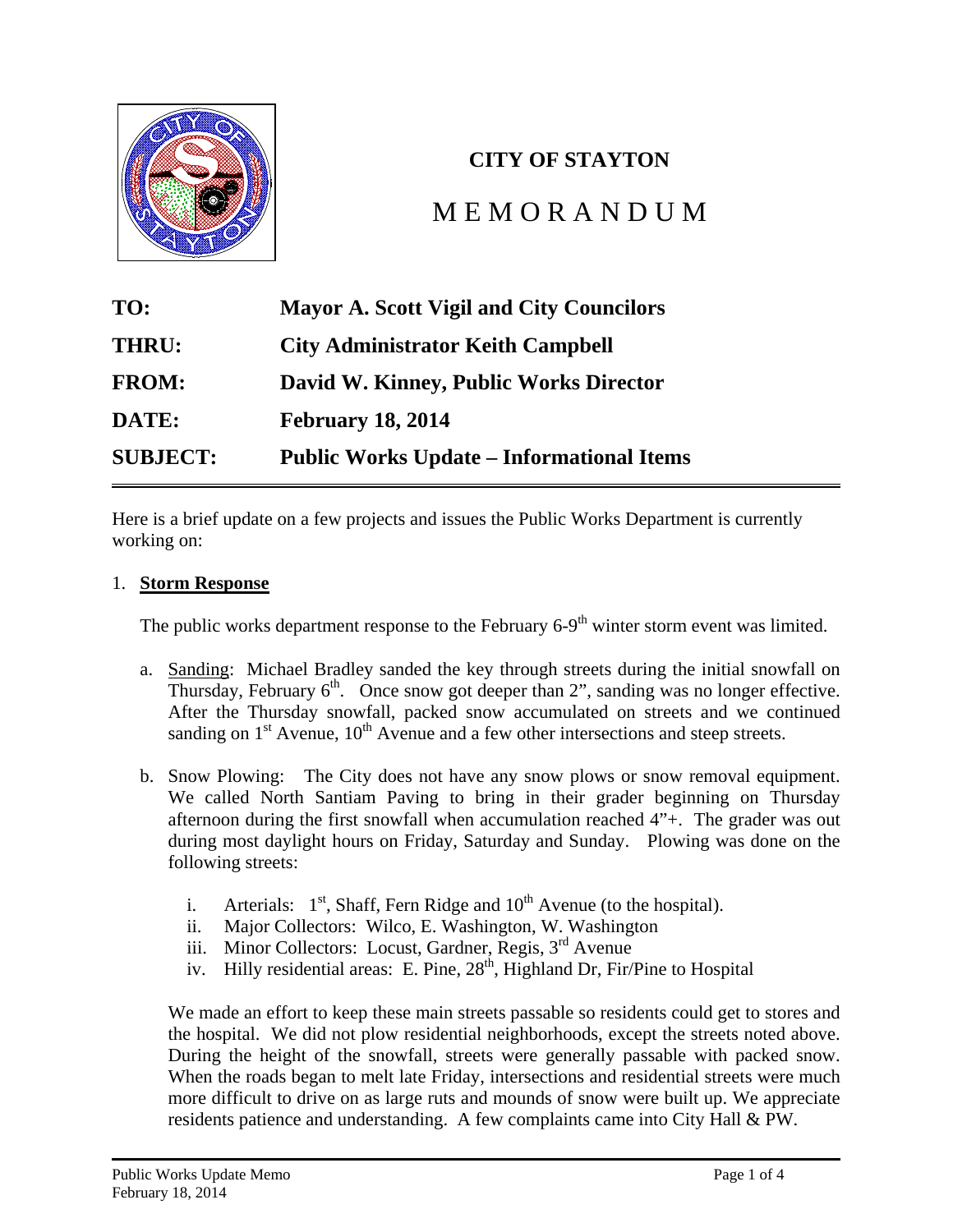| <b>Public Hearing</b>      |                                                                                                                                                        |                                                                                                                                                                                     |  |
|----------------------------|--------------------------------------------------------------------------------------------------------------------------------------------------------|-------------------------------------------------------------------------------------------------------------------------------------------------------------------------------------|--|
| a.                         | <b>Commencement of Public Hearing</b>                                                                                                                  | 7:07 p.m.                                                                                                                                                                           |  |
| b.                         | Staff Report - Dan Fleishman                                                                                                                           | Mr. Fleishman reviewed the staff report included<br>in the Council packet.                                                                                                          |  |
| C.<br>d.<br>е.<br>f.<br>g. | <b>Questions from Council</b><br><b>Proponents Testimony</b><br><b>Opponents Testimony</b><br><b>General Testimony</b><br><b>Questions from Public</b> | <b>None</b><br><b>None</b><br><b>None</b><br><b>None</b><br><b>None</b>                                                                                                             |  |
| h.                         | <b>Questions from Council</b>                                                                                                                          | Councilor Niegel asked if staff received any<br>questions from the public about the proposed<br>annexations. Staff dealt with a handful of inquiries.                               |  |
| i.<br>j.<br>k.             | <b>Staff Summary</b><br><b>Close of Hearing</b><br><b>Council Deliberation</b>                                                                         | <b>None</b><br>7:20 p.m.<br><b>None</b>                                                                                                                                             |  |
| I.                         | Council Decision on Ordinance No. 965                                                                                                                  | Motion from Councilor Gooch, seconded by<br>Councilor Niegel, to adopt Ordinance No. 965 as<br>presented. Motion passed 4:0.                                                        |  |
| m <sub>1</sub>             | Council Decision on Resolution No. 909                                                                                                                 | Motion from Councilor Niegel, seconded by<br>Councilor Gooch, to adopt Resolution No. 909 as<br>presented. Motion passed 4:0.                                                       |  |
|                            | 888<br><b>Unfinished Business</b><br>38383831<br>383838331                                                                                             | None                                                                                                                                                                                |  |
|                            | <b>New Business</b>                                                                                                                                    |                                                                                                                                                                                     |  |
| a.                         | Resolution No. 910, City Administrator Evaluation Process                                                                                              | Motion from Councilor Quigley, seconded by<br>Councilor Gooch, to adopt Resolution No. 910 as<br>presented. Motion passed 4:0.                                                      |  |
|                            | b. Ordinance No. 966, Amending SMC 5.08 and 5.12 to Regulate<br>Medical Marijuana Dispensaries within the City of Stayton                              | Motion from Councilor Gooch, seconded by<br>Councilor Quigley, to adopt Ordinance No. 966 as<br>amended to reference Medical Marijuana Facility.                                    |  |
|                            |                                                                                                                                                        | Discussion - Brief discussion of location of facility.                                                                                                                              |  |
|                            |                                                                                                                                                        | Motion passed 4:0.                                                                                                                                                                  |  |
| C.                         | Appointment of a Council Representative to the Adaptive<br><b>Management Group</b>                                                                     | Motion from Councilor Quigley, seconded by<br>Councilor Gooch, to appoint Councilor Niegel as<br>the Council Representative to the Adaptive<br>Management Group. Motion passed 4:0. |  |
|                            | <b>Staff / Commission Reports</b>                                                                                                                      |                                                                                                                                                                                     |  |
| a.                         | Finance Director's Report - Christine Shaffer                                                                                                          | None                                                                                                                                                                                |  |
| b.                         | Police Chief's Report - Rich Sebens                                                                                                                    | Brief discussion of shoplifting prevention.                                                                                                                                         |  |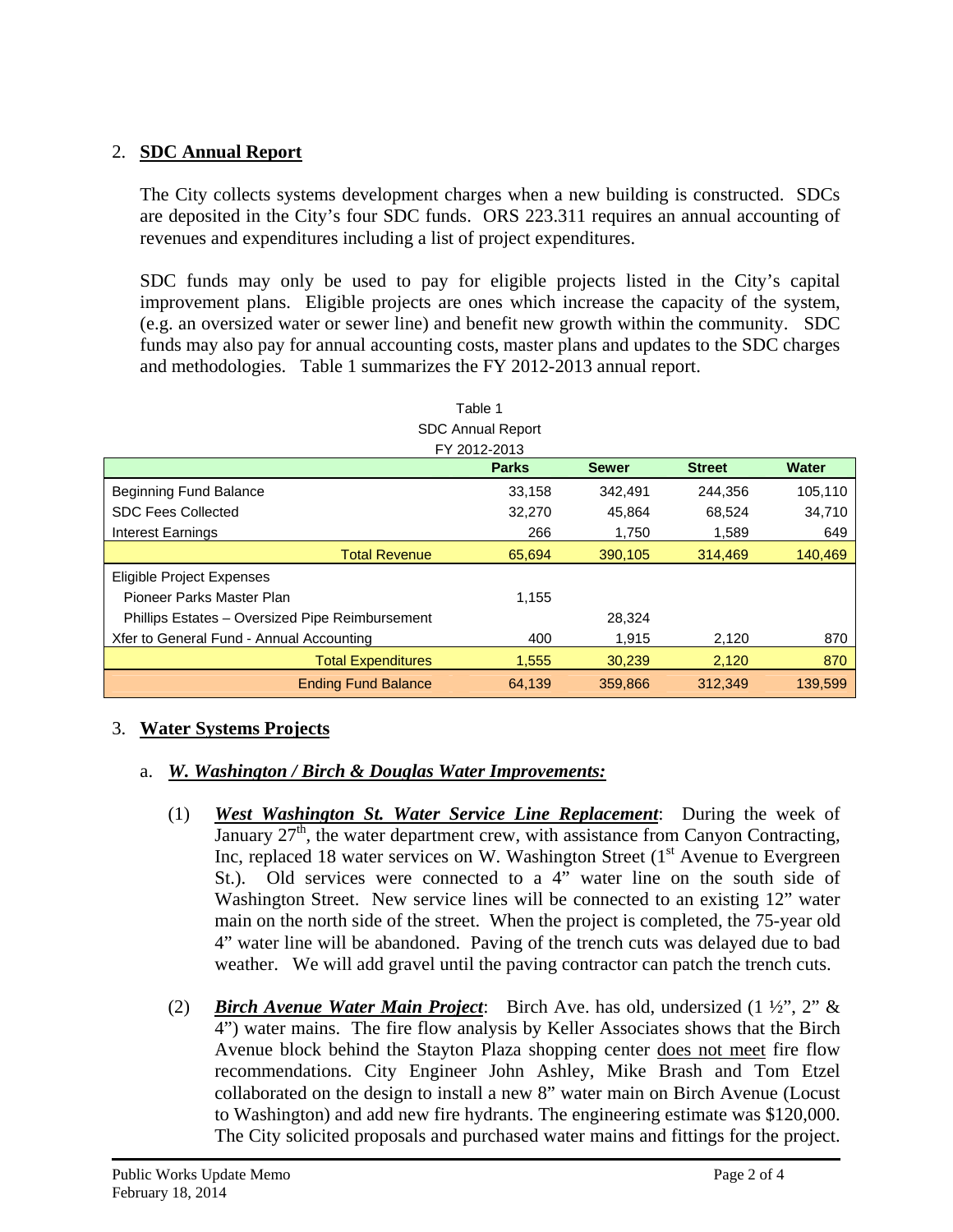| c. Public Works Director's Report - Dave Kinney                                                                                                                                                                                                  | None                                          |
|--------------------------------------------------------------------------------------------------------------------------------------------------------------------------------------------------------------------------------------------------|-----------------------------------------------|
| d. Planning & Development Director's Report - Dan Fleishman                                                                                                                                                                                      | None                                          |
| e. Library Director's Report - Louise Meyers                                                                                                                                                                                                     | Discussion of cultural passes and statistics. |
| Presentations / Comments From the Public                                                                                                                                                                                                         | <b>None</b>                                   |
| <b>Business from the City Administrator</b>                                                                                                                                                                                                      | None                                          |
| <b>Business from the Mayor</b>                                                                                                                                                                                                                   | <b>None</b>                                   |
| <b>Business from the Council</b>                                                                                                                                                                                                                 | None                                          |
| <b>Future Agenda Items</b>                                                                                                                                                                                                                       |                                               |
| a. Review of City Charter                                                                                                                                                                                                                        |                                               |
| b. Storm Water and Sanitary Sewer Utility Fee Public Hearing                                                                                                                                                                                     |                                               |
| (February 3, 2014)                                                                                                                                                                                                                               |                                               |
| APPROVED BY THE STAYTON CITY COUNCIL THIS 3 <sup>RD</sup> DAY OF FEBRUARY 2014, BY A <b>WOTE OF THE STAYTON CITY</b><br>COUNCIL.                                                                                                                 |                                               |
| By:                                                                                                                                                                                                                                              |                                               |
|                                                                                                                                                                                                                                                  | A. Scott Vigil, Mayor                         |
|                                                                                                                                                                                                                                                  |                                               |
| Attest:<br>Date:                                                                                                                                                                                                                                 | Keith Campbell, City Administrator            |
|                                                                                                                                                                                                                                                  |                                               |
| Transcribed by:<br>Date: and the state of the state of the state of the state of the state of the state of the state of the state of the state of the state of the state of the state of the state of the state of the state of the state of the |                                               |
|                                                                                                                                                                                                                                                  | Alissa Angelo, Deputy City Recorder           |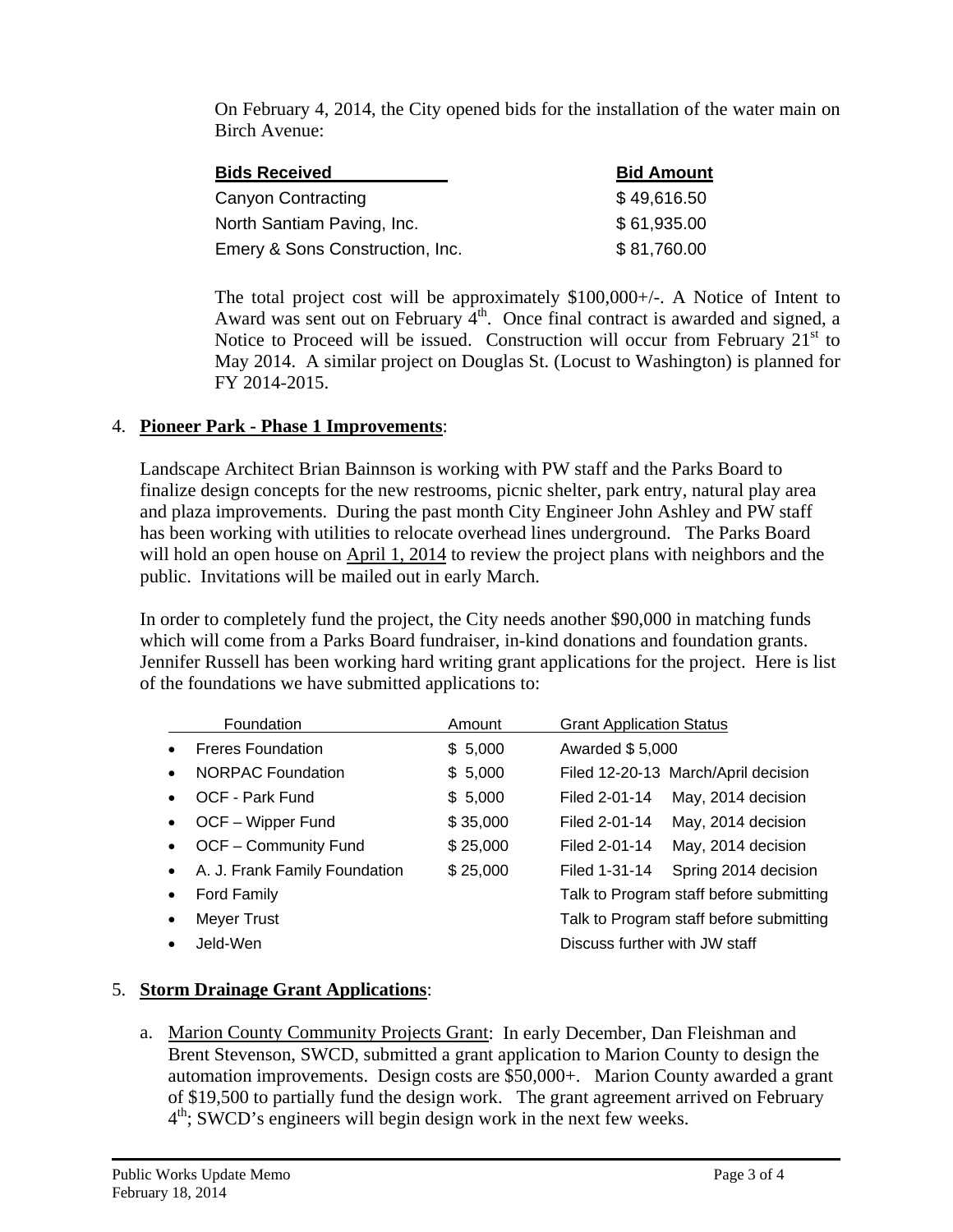#### **City of Stayton City Council Meeting Action Minutes February 3, 2014**

## **LOCATION:** STAYTON COMMUNITY CENTER, 400 W. VIRGINIA STREET, STAYTON

**Time Start:** 7:00 P.M. **Time End:** 7:56 P.M.

## **COUNCIL MEETING ATTENDANCE LOG**

|                                                                              | <b>COUNCIL</b>                                                                                     |                                                                                                                                                       | <b>STAYTON STAFF</b>                                                                                                                                          |
|------------------------------------------------------------------------------|----------------------------------------------------------------------------------------------------|-------------------------------------------------------------------------------------------------------------------------------------------------------|---------------------------------------------------------------------------------------------------------------------------------------------------------------|
|                                                                              | Mayor Scott Vigil                                                                                  | Alissa Angelo, Deputy City Recorder                                                                                                                   |                                                                                                                                                               |
|                                                                              | <b>Councilor Emily Gooch</b>                                                                       | Keith Campbell, City Administrator                                                                                                                    |                                                                                                                                                               |
|                                                                              | <b>Councilor Catherine Hemshorn</b>                                                                | Dan Fleishman, Director of Planning & Development<br>(excused)                                                                                        |                                                                                                                                                               |
|                                                                              | <b>Councilor Jennifer Niegel</b>                                                                   |                                                                                                                                                       | David Kinney, Public Works Director                                                                                                                           |
|                                                                              | <b>Councilor Henry Porter</b>                                                                      | Louise Meyers, Library Director                                                                                                                       |                                                                                                                                                               |
|                                                                              | <b>Councilor Brian Quigley</b>                                                                     | Rich Sebens, Police Chief                                                                                                                             |                                                                                                                                                               |
|                                                                              |                                                                                                    | <b>Christine Shaffer, Finance Director</b>                                                                                                            |                                                                                                                                                               |
|                                                                              |                                                                                                    | David Rhoten, City Attorney                                                                                                                           |                                                                                                                                                               |
|                                                                              |                                                                                                    |                                                                                                                                                       |                                                                                                                                                               |
|                                                                              | <b>AGENDA</b>                                                                                      |                                                                                                                                                       | <b>ACTIONS</b>                                                                                                                                                |
|                                                                              | <b>REGULAR MEETING</b>                                                                             |                                                                                                                                                       |                                                                                                                                                               |
| a.                                                                           | Presentations / Comments from the Public<br>Swearing in of New Police Officer by Chief Rich Sebens |                                                                                                                                                       | Chief Sebens swore in new Police Officer Brandon<br>RathLeGurche.                                                                                             |
| Alan Kingsley, Car Show Committee<br>b.                                      |                                                                                                    | Mr. Kingsley informed the Council that he will no<br>longer be chair of the Car Show Committee.                                                       |                                                                                                                                                               |
| <b>Announcements</b>                                                         |                                                                                                    |                                                                                                                                                       |                                                                                                                                                               |
|                                                                              | a. Additions to the Agenda                                                                         |                                                                                                                                                       | <b>None</b>                                                                                                                                                   |
| b.                                                                           | Declaration of Ex Parte Contacts, Conflict of Interest, Bias, etc.                                 |                                                                                                                                                       | Councilor Niegel will be abstaining from the<br>Municipal Court Judge discussion.                                                                             |
| <b>Consent Agenda</b><br>January 21, 2014 City Council Meeting Minutes<br>a. |                                                                                                    | Motion from Councilor Gooch, seconded by<br>Councilor Niegel, to approve the consent agenda<br>as amended. Motion passed 4:0 (Hemshorn<br>abstained). |                                                                                                                                                               |
| <b>Public Hearing</b><br>a.                                                  | Storm Water Utility Fees - Adoption of Monthly Fees<br><b>Commencement of Public Hearing</b>       |                                                                                                                                                       | Mayor Vigil opened the hearing at 7:09 p.m.                                                                                                                   |
| $b_{\cdot}$                                                                  | <b>Staff Report - David Kinney</b>                                                                 |                                                                                                                                                       | Mr. Kinney reviewed his staff report.                                                                                                                         |
| C.                                                                           | <b>Questions from Council</b>                                                                      |                                                                                                                                                       | Brief discussion of project lists, how fees will affect<br>non residential customers, and the City's<br>agreement with the Santiam Water Control<br>District. |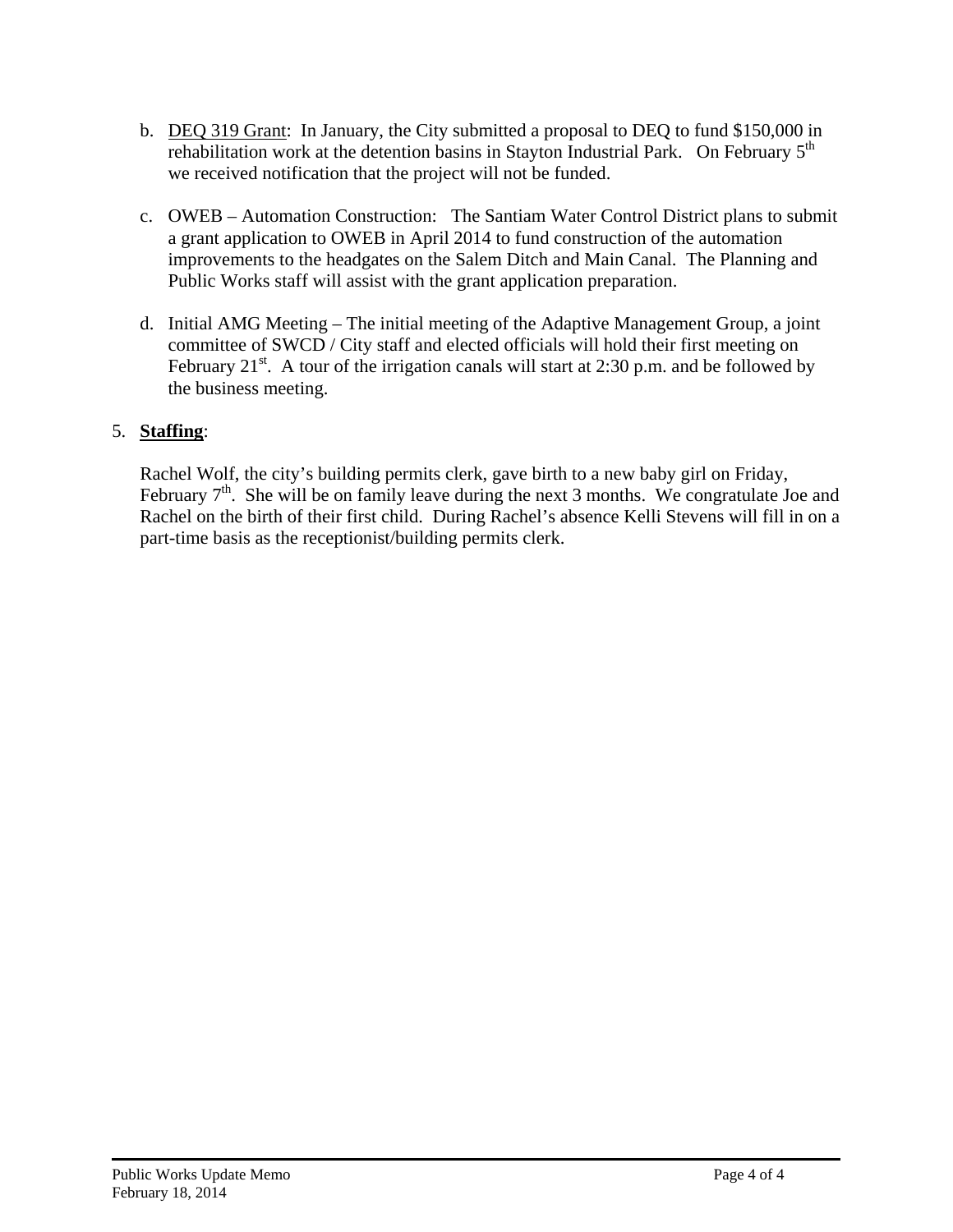| d. | <b>Proponents' Testimony</b>                          | <b>None</b>                                                                                                                                                                                                                                                                                     |
|----|-------------------------------------------------------|-------------------------------------------------------------------------------------------------------------------------------------------------------------------------------------------------------------------------------------------------------------------------------------------------|
| е. | <b>Opponents' Testimony</b>                           | <b>None</b>                                                                                                                                                                                                                                                                                     |
| f. | <b>General Testimony</b>                              | <b>None</b>                                                                                                                                                                                                                                                                                     |
| g. | Questions from the Public                             | <b>None</b>                                                                                                                                                                                                                                                                                     |
|    |                                                       |                                                                                                                                                                                                                                                                                                 |
| h. | Questions from the Council                            | Discussion of future budget for storm water.                                                                                                                                                                                                                                                    |
| İ. | <b>Staff Summary</b>                                  | Nothing further.                                                                                                                                                                                                                                                                                |
|    | <b>Close of Hearing</b>                               | Mayor Vigil closed the hearing at 7:30 p.m.                                                                                                                                                                                                                                                     |
| k. | <b>Council Deliberation</b>                           | Section 6 of Resolution No. 908 was amended to<br>remove the last sentence and recommended fees.                                                                                                                                                                                                |
|    | Council Decision on Resolution No. 907                | Motion from Councilor Niegel, seconded by<br>Councilor Gooch, to adopt Resolution No. 907 as<br>presented. Motion passed 5:0.                                                                                                                                                                   |
|    | m. Council Decision on Resolution No. 908             | Motion from Councilor Niegel, seconded by<br>Councilor Hemshorn, to adopt Resolution No. 908<br>as amended. Motion passed 4:1 (Quigley).                                                                                                                                                        |
|    | <b>Unfinished Business</b>                            | None                                                                                                                                                                                                                                                                                            |
|    |                                                       |                                                                                                                                                                                                                                                                                                 |
|    | <b>New Business</b>                                   |                                                                                                                                                                                                                                                                                                 |
| a. | Lease Agreement, 352 E. Florence Street               | Motion from Councilor Hemshorn, seconded by<br>Councilor Gooch, to approve the lease agreement<br>between the City of Stayton and the Stayton Loyal<br>Order of moose, Stayton Lodge #2639 and<br>authorize the City Administrator to sign the lease<br>agreement. Motion passed 4:1 (Quigley). |
| b. | Building Renovations at 260 N. 2 <sup>nd</sup> Avenue | Motion from Councilor Hemshorn, seconded by<br>Councilor Niegel, to authorize City staff to move<br>forward with renovations to the building at 260 N.<br>2 <sup>nd</sup> Avenue. Motion passed 5:0.                                                                                            |
|    | Presentations / Comments From the Public              | None                                                                                                                                                                                                                                                                                            |
|    | <b>Business from the City Administrator</b>           | <b>None</b>                                                                                                                                                                                                                                                                                     |
|    | <b>Business from the Mayor</b>                        |                                                                                                                                                                                                                                                                                                 |
|    | a. Appointment of Municipal Court Judge               | Motion from Councilor Quigley, seconded by                                                                                                                                                                                                                                                      |
|    |                                                       | Councilor Porter, to ratify the appointment of                                                                                                                                                                                                                                                  |
|    |                                                       | Jonathan Clark as Municipal Court Judge. Motion                                                                                                                                                                                                                                                 |
|    |                                                       | passed 4:0 (Niegel abstained).                                                                                                                                                                                                                                                                  |
|    | <b>Business from the Council</b>                      | <b>None</b>                                                                                                                                                                                                                                                                                     |
|    |                                                       |                                                                                                                                                                                                                                                                                                 |
|    | <b>Future Agenda Items</b><br>Review of City Charter  |                                                                                                                                                                                                                                                                                                 |

b. Library Foundation Presentation